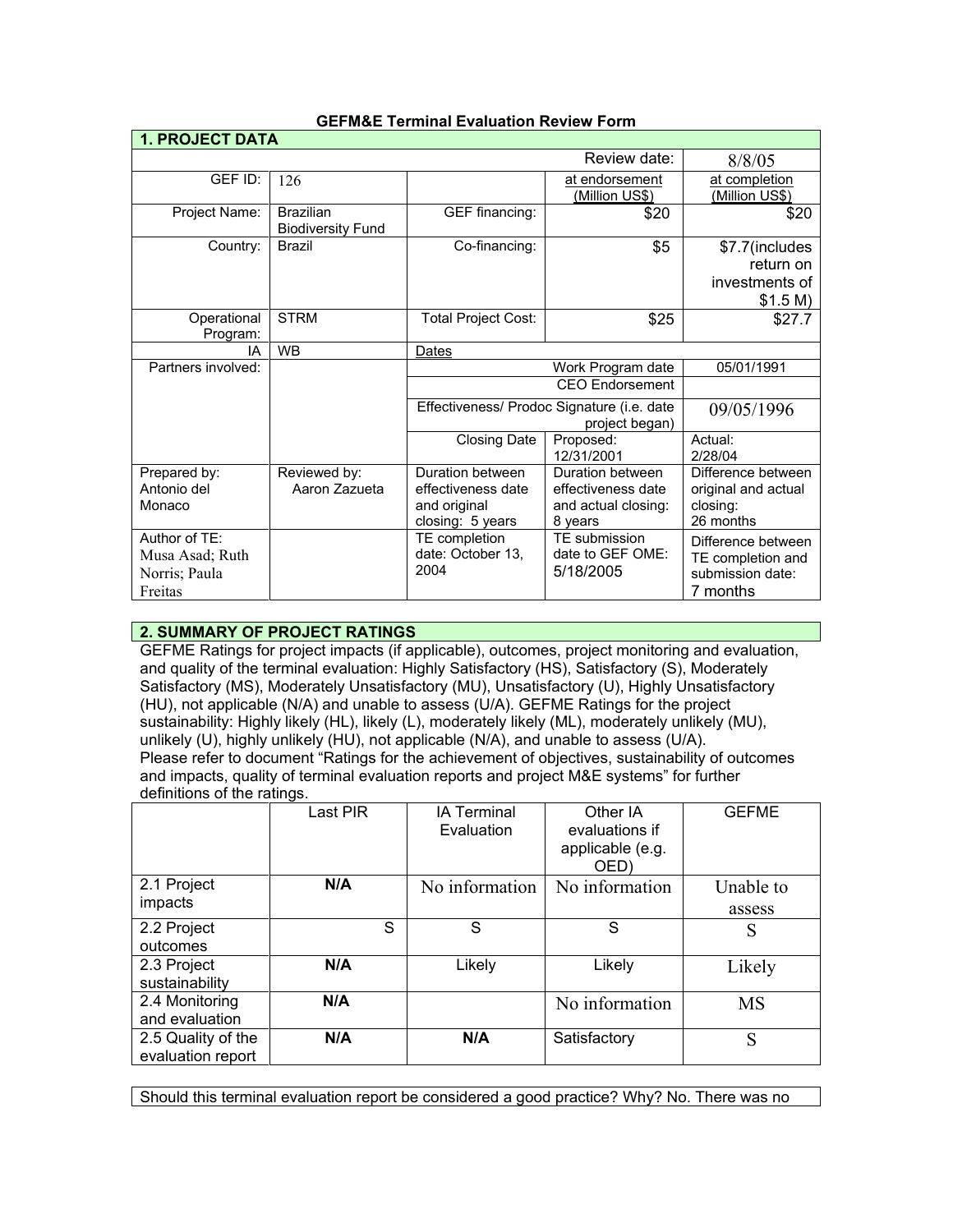# **3. PROJECT OBJECTIVES, EXPECTED AND ACTUAL OUTCOMES**

#### **3.1 Project Objectives**

• **What are the Global Environmental Objectives? Any changes during implementation?** To provide long-term and sustainable support for conservation and sustainable use of biological diversity in Brazil. (Pro Doc)

### • **What are the Development Objectives? Any changes during implementation?**

This goal would be pursued by supporting the establishment and development of a Brazilian Biodiversity Fund (FUNBIO) within the *Getulio Vargas Foundation* (FGV) that would administer a long-term grants program to promote conservation and sustainable use of biodiversity in Brazil. (Pro Doc) Specific objectives include: (i) creation of adequate institutional capacity for the Fund; (ii) assuring the financial effectiveness of the mechanism; (iii) establishing an adequate legal framework for the operation of the Fund; and (iv) demonstrating the trust fund as a mechanism for biodiversity conservation in Brazil through the achievement of six identified benchmarks. Benchmarks for measuring the Fund's success as a mechanism for biodiversity conservation were established in each of the following areas:

- a. Fund-raising success
- b. Financial effectiveness
- c. Public-private sector partnerships
- d. Government commitment
- e. Biodiversity impact
- f. Social impact

## **3.2 Outcomes and Impacts**

• **What were the major project outcomes and impacts as described in the TE?**

The objective to provide long-term and sustainable support for conservation and sustainable use of biological diversity in Brazil was achieved. An effective institution FUNBIO was created, public-private partnerships were fostered and an adequate legal framework for biodiversity conservation was developed. FUNBIO is protected from attachment and taxation, and faces no legal barriers to effective operation. FUNBIO has exceeded the established benchmark for raising counterpart funds, having secured \$6.2 million in commitments from funding partners - the government, business, nonprofit, and philanthropic contributors. Investment guidelines were developed and implemented.

Funded projects were expected to result in decreases in biodiversity loss, deforestation, poaching, and protected area encroachment. FUNBIO has supported about 68 sub-projects, focusing mainly on the themes of non-timber forest management (21%), agrobiodiversity (44%), management of fishery resources (14%) and conservation and environmental education (16%). An ecotourism program launched in 2000 focuses on identification and promotion of practices in tourism development and management that support rather than destroy the survival of ecosystems and habitats.

# **4. GEF OFFICE OF M&E ASSESSMENT**

## **4.1 Outcomes**

# **A Relevance Rating: 5 (S)**

• **In retrospect, were the project's outcomes consistent with the focal areas/operational program strategies? Explain**

Yes. The project was designed in 1991 but became effective in 1996 as a short term response measure under the biodiversity focal area. The project outcomes address several biodiversity OP strategies. **B Effectiveness Rating: 5 (S)**

• **Are the project outcomes as described in the TE commensurable with the expected outcomes (as described in the project document) and the problems the project was intended to address (i.e. original or modified project objectives)? Rating:** 

Yes. OED evaluation summary indicates that an effective and credible institution, FUNBIO, was created for supporting conservation of biodiversity in Brazil. FUNBIO is recognized as a national leader in promoting and supporting conservation of biodiversity (based on survey of opinion leaders (NGOs, donors, media)). FUNBIO is also recognized as one of the most successful of the GEF-financed trust funds,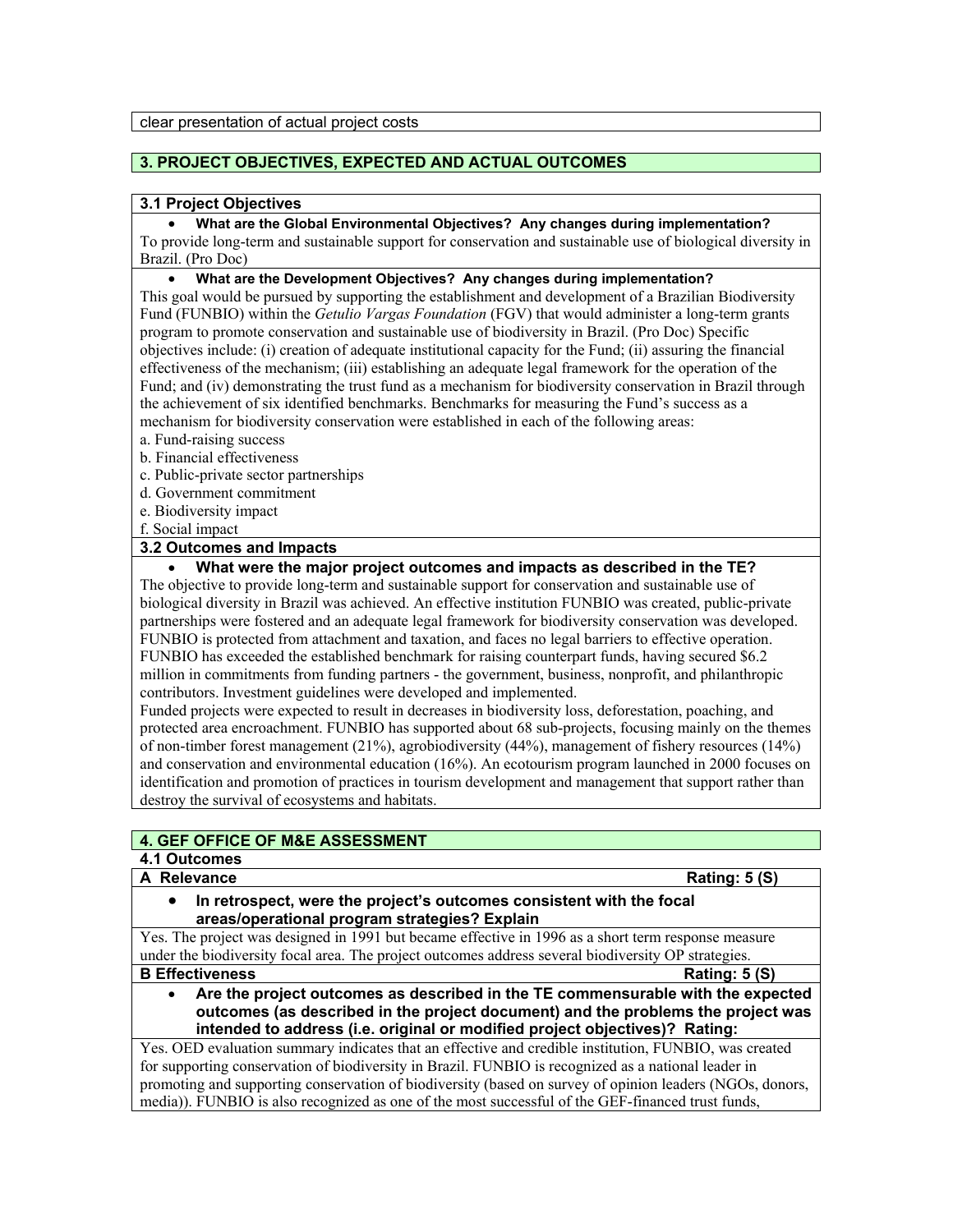especially in terms of the professionalism of its staff, the efficiency of its procedures, and its innovative approach to developing program themes and creative financing methods. FUNBIO has consistently met its targets for administrative cost ceilings and has been audited annually without any adverse findings.

**C Efficiency (cost-effectiveness) Rating: 5 (S)**

• **Include an assessment of outcomes and impacts in relation to inputs, costs, and implementation times based on the following questions: Was the project cost – effective? How does the cost-time Vs. outcomes compare to other similar projects? Was the project implementation delayed due to any bureaucratic, administrative or political problems?**

Given the project's achievements it can be said that it was cost effective. However, the project duration was three more years than expected and there was no explanation in the ICR of the reasons for this delay. The level of synergy and coordinated impacts from this project and the companion National Biodiversity Project was less than what was foreseen at project design. This was largely due to: (a) disconnect between FUNBIO project cycles and Governmental cycles and schedule; (b) long length of time required at the national government level to develop national biodiversity priorities; and (c) the physical distance between FUNBIO, located in Rio de Janeiro and Ministry of the Environment, Water Resources and the Legal Amazon (MMA) in Brasilia.

**4.2 Likelihood of sustainability.** Using the following sustainability criteria, include an assessment of project sustainability based on the information presented in the TE.

| <b>Rating: 5 (S)</b><br><b>Financial resources</b><br>A                                                       |
|---------------------------------------------------------------------------------------------------------------|
| According to the ICR, financial sustainability is assured for another decade or so, as FUNBIO continues to    |
| attract matching funds for projects supported by the GEF donation, takes on financial management              |
| responsibilities in the GEF-Financed Amazon Protected Areas Project (ARPA), and launches a new                |
| program of integrated project funding in which support from various partners can be pooled with relatively    |
| low percentages of input by FUNBIO. In the long term, however, FUNBIO's sustainability as an                  |
| institution, and its ability to maintain a staff of highly qualified personnel, depends on having the kind of |
| institutional permanence and flexibility that only a reserve of working capital can afford. The ICR indicates |
| that FUNBIO's power as a convener, coordinator, and organizer of significant funding efforts depends on       |
| having the operational capability to invest in research and development of its own, and to bring its own      |
| resources to the table, and therefore may need more GEF funding to attract matching capital from other        |
| donors in the long term.                                                                                      |
| Socio political<br><b>Rating: 5 (S)</b><br>в                                                                  |
| According to the ICR, there is substantial evidence that social and conservation outcomes will be             |
| sustainable. This can be attributed to the continuing involvement of partners implementing the                |
| projects beyond the FUNBIO funding period. For example, public-private partnership and engaging of            |
| NGOs and local communities for biodiversity conservation was effectively carried out. Private partners and    |
| supporters of conservation projects include the National Steel Company, the Terra Institute, Klabin Parana    |
| forest products, Minas Gerais Power Company, and the Brazilian Tourism Institute. Representatives of          |
| NGO, academic, business, and government sectors have participated in technical committees and governing       |
| bodies, as well as project implementing organizations and consortia. There is also evidence that intellectual |
| and knowledge resources generated by the project will continue to contribute to sustainable use of            |
| biological resources on an ongoing basis.                                                                     |
| <b>Rating: 5 (S)</b><br>C<br>Institutional framework and governance                                           |
| As mentioned above, an effective institution FUNBIO was created, public-private partnerships were             |
| fostered and an adequate legal framework for biodiversity conservation was developed. FUNBIO is               |
| protected from attachment and taxation, and faces no legal barriers to effective operation. In addition, the  |
| ICR indicates that the code of conduct for bioprospecting was influential in the development of a             |
| provisional national policy regulating access to and exploitation of genetic resources, as required by the    |
| Convention on Biological Diversity. National priorities for biodiversity conservation were not decreed until  |
| 2003, seven years after the project was initiated. FUNBIO's portfolio remains a small element in the          |
| national panorama of conservation priorities and financing.                                                   |
| Ecological (for example, for coffee production projects, reforestation for carbon<br>D                        |
| sequestration under OP12, etc.)<br><b>Rating: 5 (S)</b>                                                       |

The ICR indicates that an assessment carried by FUNBIO shows increased involvement by communities in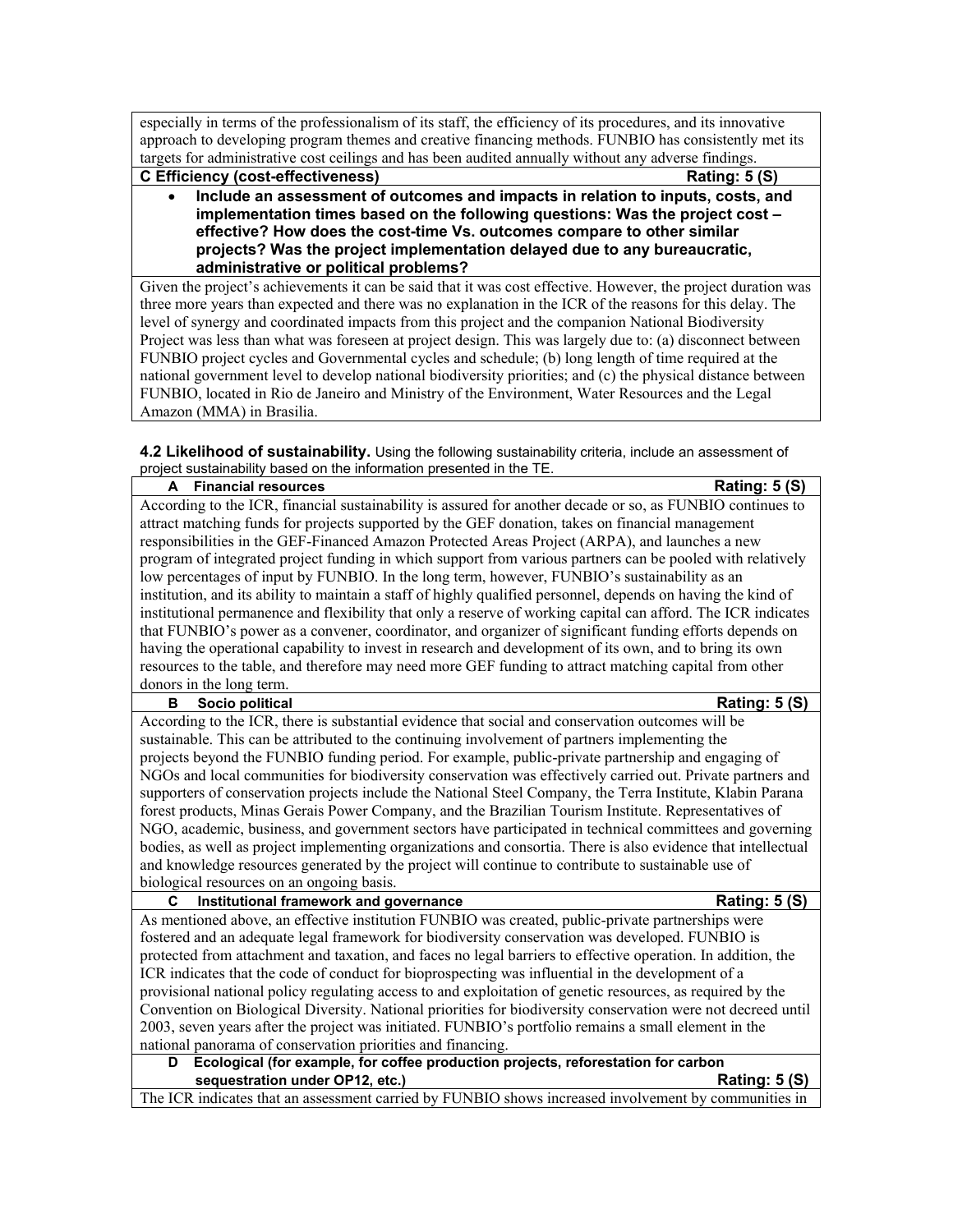agro-extractive activities and increased income from sustainable production of natural resources as an alternative to non sustainable practices. This shift was achieved in production projects, thanks to the project's focus on simple, appropriate technologies that communities can easily maintain and obtain benefits.

#### **E Examples of replication and catalytic outcomes suggesting increased likelihood of sustainability Rating: 5 (s)**

Many other donors are adopting business planning as a standard feature of sustainable production projects. Individual projects are developing methods for assessing and valuing sustainable uses, which should be more broadly applicable after their initial period of field testing.

## **4.3 Assessment of the project's monitoring and evaluation system based on the information in the TE**

**A. Effective M&E systems in place: What were the accomplishments and shortcomings of the project's M&E system in terms of the tools used such as: indicators, baselines, benchmarks, data collection and analysis systems, special studies and reports, etc.? Rating: 4 (MS)**

During the design phase, the project did not set a specific target for the extent of biodiversity to be conserved. Even today, Brazil's national environmental agencies continue to struggle to develop clear conservation objectives and monitorable benchmarks toward their achievement. FUNBIO's monitoring and evaluation program is limited to outcomes of specific projects. However, FUNBIO has not yet developed indicators that can be applied to its entire portfolio.

**B. Information used for adaptive management: What is the experience of the project with adaptive management? Rating: 4 (MS) Rating: 4 (MS)** 

Monitoring of some outcomes carried out by FUNBIO shows that FUNBIO subprojects have led to adoption of improved agricultural practices, management plans for local forest units, creation of forest corridors, and development of sustainable management plans for coastal resources.

**Can the project M&E system be considered a good practice?** No

# **4.4 Quality of lessons**

Weaknesses and strengths of the project lessons as described in the TE (i.e. lessons follow from the evidence presented, or lessons are general in nature and of limited applicability, lessons are comprehensive, etc.)

## **What lessons mentioned in the TE that can be considered a good practice or approaches to avoid and could have application for other GEF projects?**

• The project experience indicates the importance of facilitating biodiversity conservation activities by communities or groups of people who have a vital interest in conservation, either because their livelihoods depend directly on biological resources, or because their quality of life depends significantly on use and existence values of biodiversity.

• The primary tool for catalyzing permanence and sustainable capitalization of trust funds is permanent capital, structured in such a way as provide incentives for matching permanent capital from other private and public sources. FUNBIO provided an opportunity to demonstrate the effectiveness of catalytic infusions of capital by creating challenges and opportunities, for example, agreed-upon releases of new, permanent capital in tranches of \$500,000 to \$1 million upon deposit of permanent capital from other sources (Ford Foundation, Moore Foundation, business sector donors). It is likely that the potential for a match would be a key to securing these additional sources.

**4.5 Quality of the evaluation report** Provide a number rating 1-6 to each criteria based on: Highly Satisfactory = 6, Satisfactory = 5, Moderately Satisfactory = 4, Moderately Unsatisfactory = 3, Unsatisfactory = 2, and Highly Unsatisfactory = 1. Please refer to the "Criteria for the assessment of the quality of terminal evaluation reports" in the document "Ratings for the achievement of objectives, sustainability of outcomes and impacts, quality of terminal evaluation reports and project M&E systems" for further definitions of the ratings.

**4.5.1 Comments on the summary of project ratings and terminal evaluation findings** In some cases the GEF Office of M&E may have independent information collected for example, through a field visit or independent evaluators working for the Office of M&E. If substantial